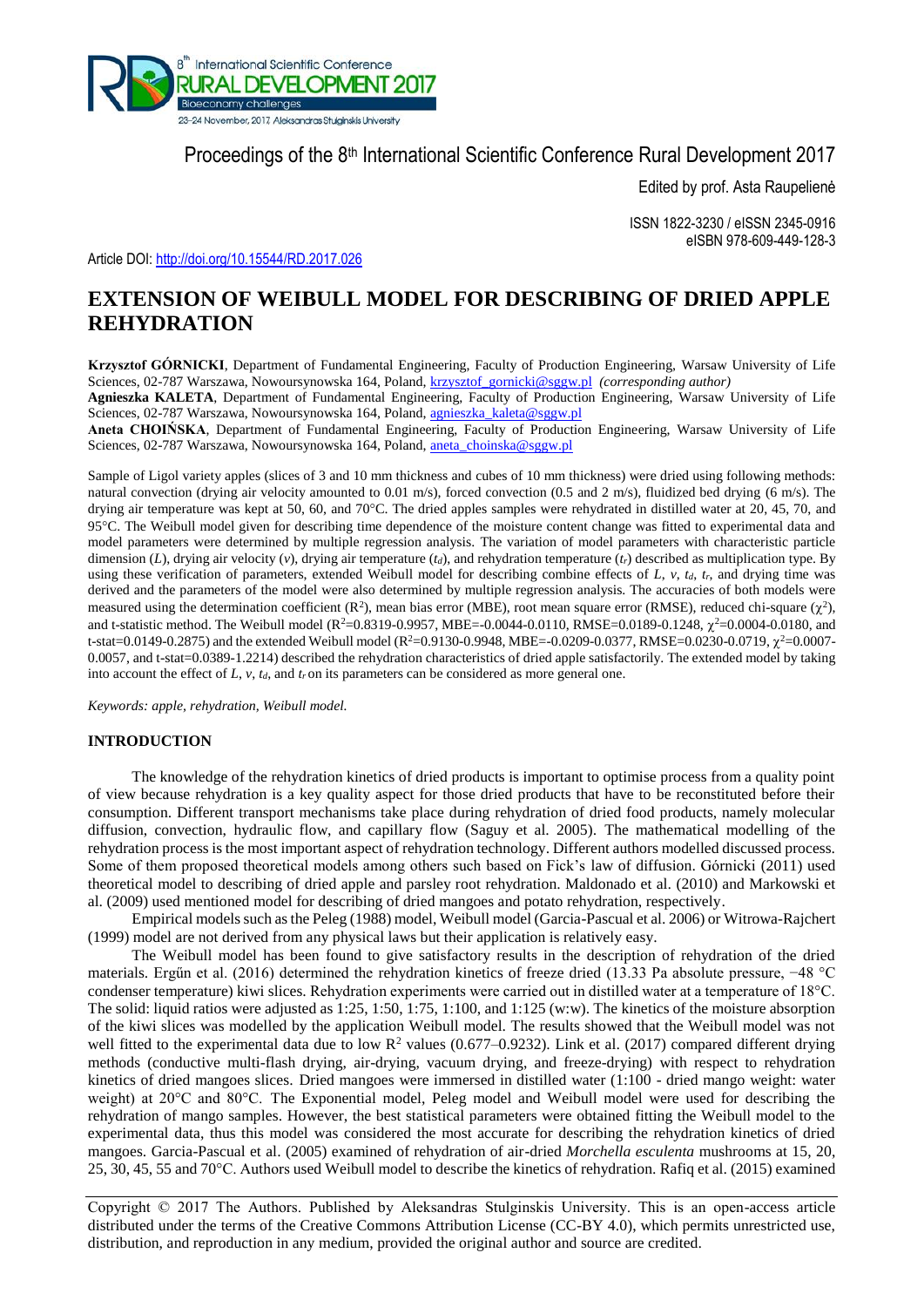hydration behaviour with processing conditions of low amylose content parboiled rice which was dried at 40, 50 and 60°C. The rehydration characteristics of the parboiled rice was studied at various soaking temperatures (30, 40 and 50°C). Three semi-empirical models: Peleg model, Exponential model, and Weibull model were examined for fitting the experimental data of water uptake kinetics of parboiled paddy. The average  $R^2$  value of fit was 0.963 for Peleg's equation and 0.973 for Exponential and 0.986 for Weibull equation. Machado et al. (1999) measured the moisture uptake by readyto-eat corn breakfast cereal immersed in milk solutions, reconstituted from whole and skimmed milk powder under isothermal conditions at 5, 30 and 55°C. The Weibull model described the moisture uptake process by corn breakfast cereal adequately.

The objectives of this study were: (1) to apply the Weibull model to the description of moisture content changes during rehydration of dried apples, (2) to determine the effect of characteristic particle dimension, drying air velocity, drying air temperature, and rehydration temperature on model parameters. It turned out from the literature survey that there is no information on the subject undertaken in this study.

### **MATERIAL AND METHODS**

High-quality Ligol apples bought at a Warsaw market were used in the research. The raw material was washed, peeled, and cut into slices of 3 and 10 mm thickness and cubes of 10 mm thickness. The apple samples were dried using following methods: natural convection (drying air velocity amounted to 0.01 m/s), forced convection (0.5 and 2 m/s), and fluidized bed drying (6 m/s). The drying air temperature was kept at 50, 60, and 70 °C. The drying lasted until the constant weight of the dried material was attained. Dried material obtained in the same conditions was stored in air-tight glass container until it was used in the rehydration experiments.

The dried apples samples were rehydrated in distilled water at 20, 45, 70, and  $95^{\circ}$ C. Rehydration lasted from 6 h (at 20 $^{\circ}$ C) to 2 h (at 95 $^{\circ}$ C). The initial mass of the dried material subjected to rehydration amounted to ca. 10 g.

Mass determination process was conducted as follows: samples were weighted at least 7 times during the rehydration. Rehydrated samples were separated from the distilled water, dried with the blotting and weighted. The samples were next used to measure dry matter of solid content. Dry matter of solid was determined according to AOAC (2003) standards and was determined 7 times during the rehydration. The mass and dry matter measurements were replicated three times. The WPE 300 scales (RADWAG, Radom) were used for the measurements. The maximum relative error in the determination of the mass and dry matter mass amounted to 0.1%.

The moisture content (dry basis) *M* was calculated from formula

$$
M(\tau) = \frac{m(\tau) - m_{\text{d.m.}}}{m_{\text{d.m.}}} \tag{1}
$$

where:  $m(\tau)$  is the mass (g),  $\tau$  is the time (s),  $m_{d,m}$  is the mass of dry matter (g).

The moisture ratio was calculated from formula

$$
MR(\tau) = \frac{M(\tau) - M_0}{M_e - M_0}
$$
 (2)

where:  $M_0$  is the initial moisture content (dry basis),  $M_e$  is the moisture content at saturation (equilibrium moisture content, dry basis).

The Weibull model was used to describe the rehydration kinetics

$$
MR(\tau) = 1 - \exp\left[-\left(\frac{\tau}{\alpha}\right)^{\beta}\right]
$$
 (3)

where:  $\alpha$  is the scale parameter (s),  $\beta$  is the dimensionless shape parameter.

The goodness of fit of the model to the experimental data was evaluated with the determination coefficient  $(R^2)$ , mean bias error (MBE), root mean square error (RMSE), reduced chi-square  $(\chi^2)$ , and t-statistic method. The higher the  $R^2$  value and lower the values of MBE, RMSE,  $\chi^2$ , and t-stat, the better the goodness of the fit.

The effect of characteristic particle dimension *L* (mm), drying air velocity *v* (m/s), drying air temperature  $t_d$  (°C), and rehydration temperature  $t_r$  (°C) on parameters  $\alpha$  and  $\beta$  was also investigated by multiple regression analysis. The parameters were determined by investigating the four-variable polynomial function. The regression analyses and ANOVA (p<0.05) were done using the STATISTICA routine.

## **RESULTS AND DISCUSSION**

Plot for variation in mass, dry matter of solid, and moisture content with time during rehydration are shown in Figure 1. It can be seen from Figure 1a and Figure 1c that moisture uptake increases with increasing rehydration time, and the rate is faster in initial period of rehydration and decreased up to the saturation level. This initial period of high water uptake can be attributed to the capillaries and cavities near the surface filling up rapidly (Cunningham et al. 2008). It can be observed from Figure 1b that solute loss increases with increasing rehydration time, and the rate is faster in the initial period of rehydration and decreased up to the saturation level. The explanation of such a course of variation in dry matter of solid with time can be the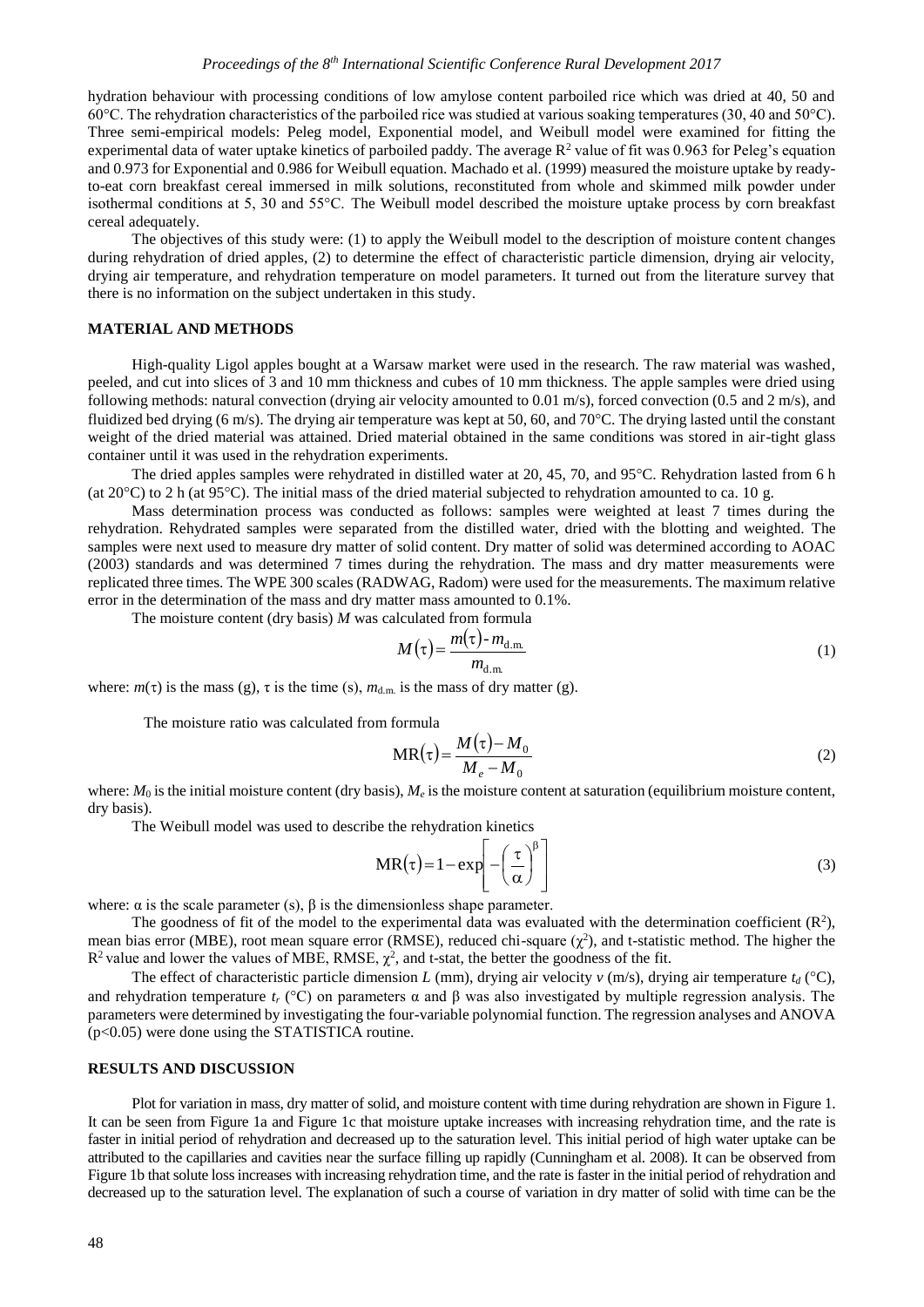following. There is an initial steep decrease in solid content because of a high rate of mass transfer. As the solute concentration equilibrated with the environment, the rate of change of solid dry matter is substantially reduced (Sopade et al., 2007).

The results of statistical analyses undertaken on the Weibull model are given in Table 1. As can be seen from the statistical analysis results, generally high determination coefficient  $R<sup>2</sup>$  (0.8319-0.9957) and low values of MBE (-0.0044-0.0108), RMSE (0.0189-0.1248),  $\chi^2$  (0.0004-0.0180), and t-stat (0.0149-0.2875) were found for Weibull model. Therefore, it can be accepted that considered model may be assumed to represent the rehydration behaviour of dried apples.

Further regressions were undertaken to account for the effect of L,  $v$ ,  $t_d$ , and  $t_r$  on the Weibull model parameters  $\alpha$ and β. It turned out from the ANOVA (p<0.05) that polynomial function takes the following form (empirical formulas)

$$
\alpha = 4.454204 - 0.160544 L^2 - 0.003603 t_d t_r + 0.001113 L t_d t_r \tag{4}
$$

$$
\beta = 0.591161 - 0.000117 t_r^2 + 0.000209 t_d t_r v + 0.000068 L t_d t_r - 0.004333 L t_r v \tag{5}
$$

where: *L* in mm, *v* in m/s,  $t_d$  in  $\mathrm{°C}$ ,  $t_r$  in $\mathrm{°C}$ , and *L* depends not only on the particle dimension but the particle shape as well and according to Pabis et al. (1998):  $L=s$  for slice of thickness 2*s* and  $L<sup>2</sup>=3s<sup>2</sup>$  for cube thickness 2*s*.

As can be seen the values of scale parameter  $\alpha$  and shape parameter  $\beta$  depend on characteristic particle dimension, drying air temperature, and rehydration temperature. The values of β depend moreover on drying air velocity (Eq. (5)).



Figure. 1. Variation in a) mass, b) dry matter of solid, c) moisture content with time during rehydration of dried in natural convection at 60 $\degree$ C apple cubes (10 mm) immersed in distilled water at 20 $\degree$ C

Table 1. Results of statistical analyses on the modelling of dried apple rehydration using Weibull model

| No. | Conditions of drying and rehydration                          | Model parameters |        | $\mathbb{R}^2$ | <b>MBE</b> | <b>RMSE</b> | $\chi^2$ | t-stat |
|-----|---------------------------------------------------------------|------------------|--------|----------------|------------|-------------|----------|--------|
|     |                                                               | $\alpha$         |        |                |            |             |          |        |
|     | $t_r = 20$ °C, $t_d = 60$ °C, 6 m/s, 10 mm cube               | 2.6556           | 0.7334 | 0.9775         | $-0.0012$  | 0.0412      | 0.0019   | 0.0294 |
| 2   | $t_r = 45^{\circ}C$ , $t_d = 60^{\circ}C$ , 6 m/s, 10 mm cube | 2.2407           | 0.9783 | 0.9745         | 0.0038     | 0.0472      | 0.0026   | 0.0813 |
| 3   | $t_r = 70$ °C, $t_d = 60$ °C, 6 m/s, 10 mm cube               | 1.9664           | 0.8266 | 0.9935         | 0.0034     | 0.0247      | 0.0007   | 0.1379 |
| 4   | $t_r = 95$ °C, $t_d = 60$ °C, 6 m/s, 10 mm cube               | 0.7813           | 0.6433 | 0.9793         | 0.0034     | 0.0390      | 0.0017   | 0.0885 |
| 5   | $t_r = 20$ °C, $t_d = 60$ °C, 0.01 m/s, 10 mm cube            | 2.5198           | 0.8522 | 0.9899         | 0.0028     | 0.0285      | 0.0009   | 0.0975 |
| 6   | $t_r = 45$ °C, $t_d = 60$ °C, 0.01 m/s, 10 mm cube            | 2.1081           | 0.9301 | 0.9949         | 0.0005     | 0.0210      | 0.0005   | 0.0247 |
| 7   | $t_r = 70$ °C, $t_d = 60$ °C, 0.01 m/s, 10 mm cube            | 1.5503           | 0.7965 | 0.9930         | 0.0008     | 0.0247      | 0.0007   | 0.0317 |
| 8   | $t_r = 95$ °C, $t_d = 60$ °C, 0.01 m/s, 10 mm cube            | 0.8696           | 0.6847 | 0.9809         | 0.0092     | 0.0333      | 0.0013   | 0.2875 |
| 9   | $t_r = 20$ °C, $t_d = 60$ °C, 0.01 m/s, 10 mm slice           | 2.6203           | 1.0521 | 0.9506         | 0.0061     | 0.0696      | 0.0053   | 0.0882 |
| 10  | $t_r = 20$ °C, $t_d = 50$ °C, 0.5 m/s, 10 mm slice            | 2.6692           | 0.7747 | 0.9887         | 0.0040     | 0.0290      | 0.0009   | 0.1392 |
| 11  | $t_r = 20$ °C, $t_d = 60$ °C, 0.5 m/s, 10 mm slice            | 2.4258           | 0.7353 | 0.9951         | 0.0026     | 0.0197      | 0.0004   | 0.1323 |
| 12  | $t_r = 45$ °C, $t_d = 60$ °C, 0.5 m/s, 10 mm slice            | 1.8658           | 0.8522 | 0.9691         | $-0.0008$  | 0.0535      | 0.0034   | 0.0149 |
| 13  | $t_r = 70$ °C, $t_d = 60$ °C, 0.5 m/s, 10 mm slice            | 1.4147           | 0.7321 | 0.9957         | 0.0017     | 0.0189      | 0.0005   | 0.0921 |
| 14  | $t_r = 95$ °C, $t_d = 60$ °C, 0.5 m/s, 10 mm slice            | 0.6999           | 0.7176 | 0.9895         | 0.0032     | 0.0286      | 0.0010   | 0.1111 |
| 15  | $t_r = 20$ °C, $t_d = 70$ °C, 0.5 m/s, 10 mm cube             | 3.0272           | 0.7559 | 0.9901         | 0.0032     | 0.0259      | 0.0007   | 0.1244 |
| 16  | $t_r = 20$ °C, $t_d = 60$ °C, 0.5 m/s, 3 mm slice             | 1.7715           | 0.7205 | 0.9734         | $-0.0045$  | 0.0474      | 0.0025   | 0.0943 |
| 17  | $t_r = 20$ °C, $t_d = 60$ °C, 2 m/s, 10 mm cube               | 2.4364           | 0.7554 | 0.9934         | 0.0034     | 0.0226      | 0.0006   | 0.1510 |
| 18  | $t_r = 20$ °C, $t_d = 60$ °C, 2 m/s, 10 mm slice              | 2.9630           | 0.7507 | 0.9801         | 0.0017     | 0.0376      | 0.0016   | 0.0440 |

Figure 2 shows the relationship between the parameters  $α$  and  $β$  calculated from experiment (their values are shown in Table 1) and predicted by using of Eqs. (4) and (5). The statistical analysis conducted on the Weibull model parameters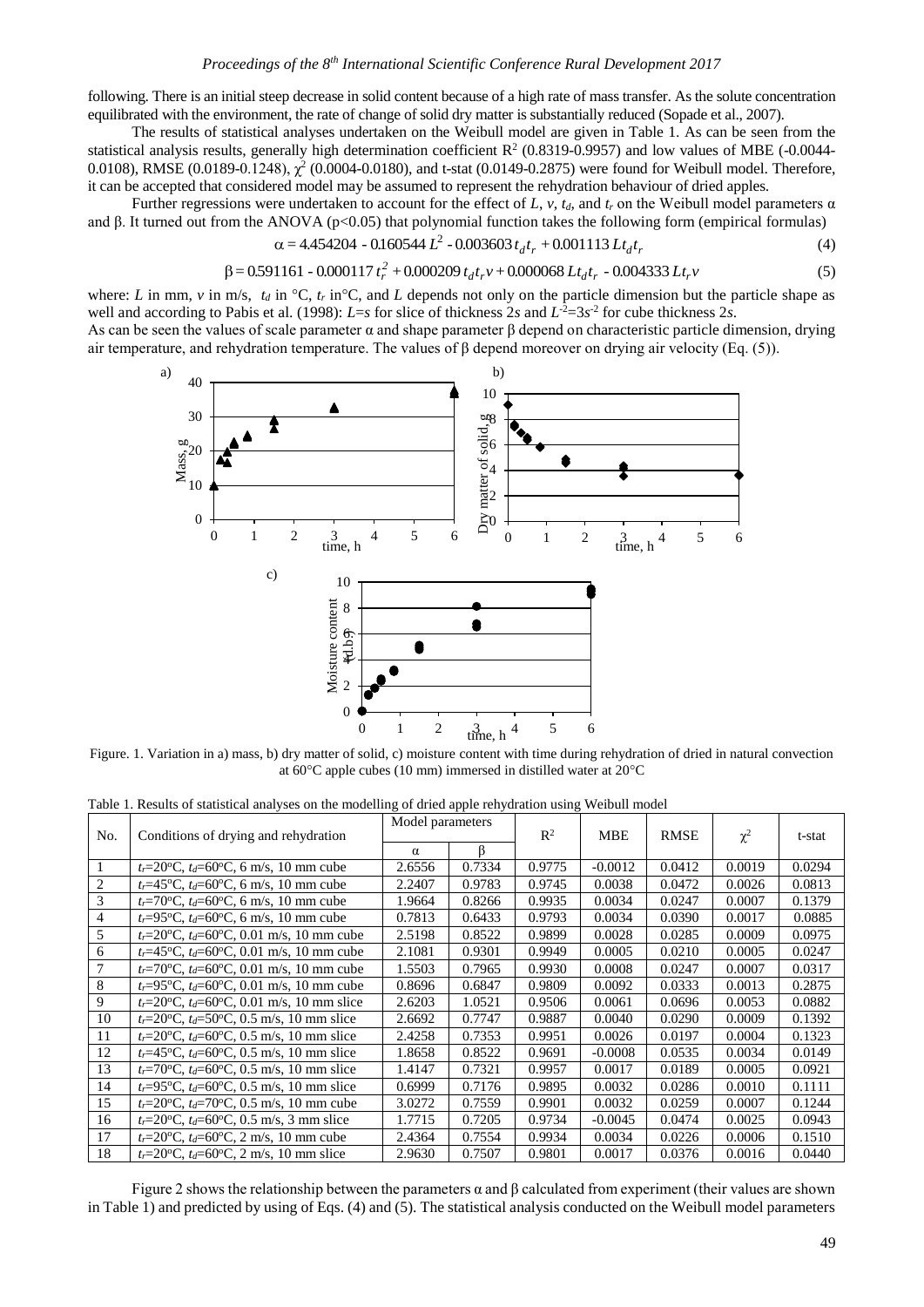α and β gives the following results: generally high determination coefficient R<sup>2</sup>=0.9165 (for α) and 0.6694 (for β) and low values of MBE=0.0000 and 0.0003, RMSE=0.1849 and 0.0522,  $\chi^2$ =0.0418 and 0.0035, and t-stat=0.0000 and 0.0064 respectively. Therefore, it can be accepted that considered Eqs. (4) and (5) may be used to represent parameters α and β of the Weibull model.



Figure 2. Parameters of the Weibull model calculated from experiment and predicted by using: a) Eq. (4) for scale parameter α, b) Eq. (5) for shape parameter β.

The Eqs. (4) and (5) were then used to estimate the moisture content of rehydrated dried apples at any time during rehydration. Validation of the developed extended Weibull model was made by comparing the computed moisture contents with the measured ones in any particular rehydrating run under certain conditions. The results of statistical analyses undertaken on the extended Weibull model are given in Table 2. They are comparable with the results obtained for the Weibull model (Table 1).

Table 2. Results of statistical analyses on the modelling of dried apple rehydration using extended Weibull model

| No.                                       | $\mathbb{R}^2$ | <b>MBE</b> | <b>RMSE</b> | $\mathbf{v}^2$ | t-stat |  |  |  |  |
|-------------------------------------------|----------------|------------|-------------|----------------|--------|--|--|--|--|
| $1^{*}$                                   | 0.9768         | 0.0056     | 0.0430      | 0.0020         | 0.1306 |  |  |  |  |
| 2                                         | 0.9686         | $-0.0210$  | 0.0562      | 0.0036         | 0.4009 |  |  |  |  |
| 3                                         | 0.9913         | $-0.0051$  | 0.0330      | 0.0013         | 0.1555 |  |  |  |  |
| 4                                         | 0.9807         | 0.0280     | 0.0477      | 0.0026         | 0.7265 |  |  |  |  |
| 5                                         | 0.9886         | 0.0020     | 0.0323      | 0.0011         | 0.0618 |  |  |  |  |
| 6                                         | 0.9940         | $-0.0074$  | 0.0230      | 0.0007         | 0.3424 |  |  |  |  |
| 7                                         | 0.9927         | $-0.0026$  | 0.0267      | 0.0009         | 0.0976 |  |  |  |  |
| 8                                         | 0.9814         | 0.0110     | 0.0317      | 0.0012         | 0.3702 |  |  |  |  |
| 9                                         | 0.9486         | 0.0075     | 0.0720      | 0.0057         | 0.1042 |  |  |  |  |
| 10                                        | 0.9870         | $-0.0012$  | 0.0317      | 0.0011         | 0.0389 |  |  |  |  |
| 11                                        | 0.9948         | 0.0227     | 0.0294      | 0.0011         | 1.2214 |  |  |  |  |
| 12                                        | 0.9666         | 0.0206     | 0.0578      | 0.0042         | 0.3805 |  |  |  |  |
| 13                                        | 0.9913         | 0.0207     | 0.0311      | 0.0016         | 0.8958 |  |  |  |  |
| 14                                        | 0.9912         | 0.0377     | 0.0513      | 0.0031         | 1.0801 |  |  |  |  |
| 15                                        | 0.9882         | $-0.0118$  | 0.0391      | 0.0017         | 0.3157 |  |  |  |  |
| 16                                        | 0.9734         | $-0.0037$  | 0.0474      | 0.0025         | 0.0778 |  |  |  |  |
| 17                                        | 0.9942         | 0.0211     | 0.0298      | 0.0010         | 1.0014 |  |  |  |  |
| 18                                        | 0.9797         | $-0.0047$  | 0.0389      | 0.0017         | 0.1210 |  |  |  |  |
| Number of conditions according to Table 1 |                |            |             |                |        |  |  |  |  |

<sup>2</sup>Number of conditions according to Table 1

The values of  $R^2$  are high (0.9130-0.9948) and the values of MBE (-0.0209-0.0377), RMSE (0.0230-0.0719),  $\chi^2$ (0.0007-0.0057), and t-stat (0.0389-1.2214) are quite low.

Figure 3 shows the relationship between the moisture ratio calculated experimentally (Eq. 2) and the moisture ratio calculated by using the extended Weibull model (Eqs. (3), (4), and (5)). As shown in Fig. 3 it can be accepted that the extended Weibull model provided a good fit to moisture ratio calculated experimental data for rehydration of dried apples  $(R^2=0.9776, MBE=0.0081, RMSE=0.0620, \chi^2=0.0040, and t-stat=0.3477).$